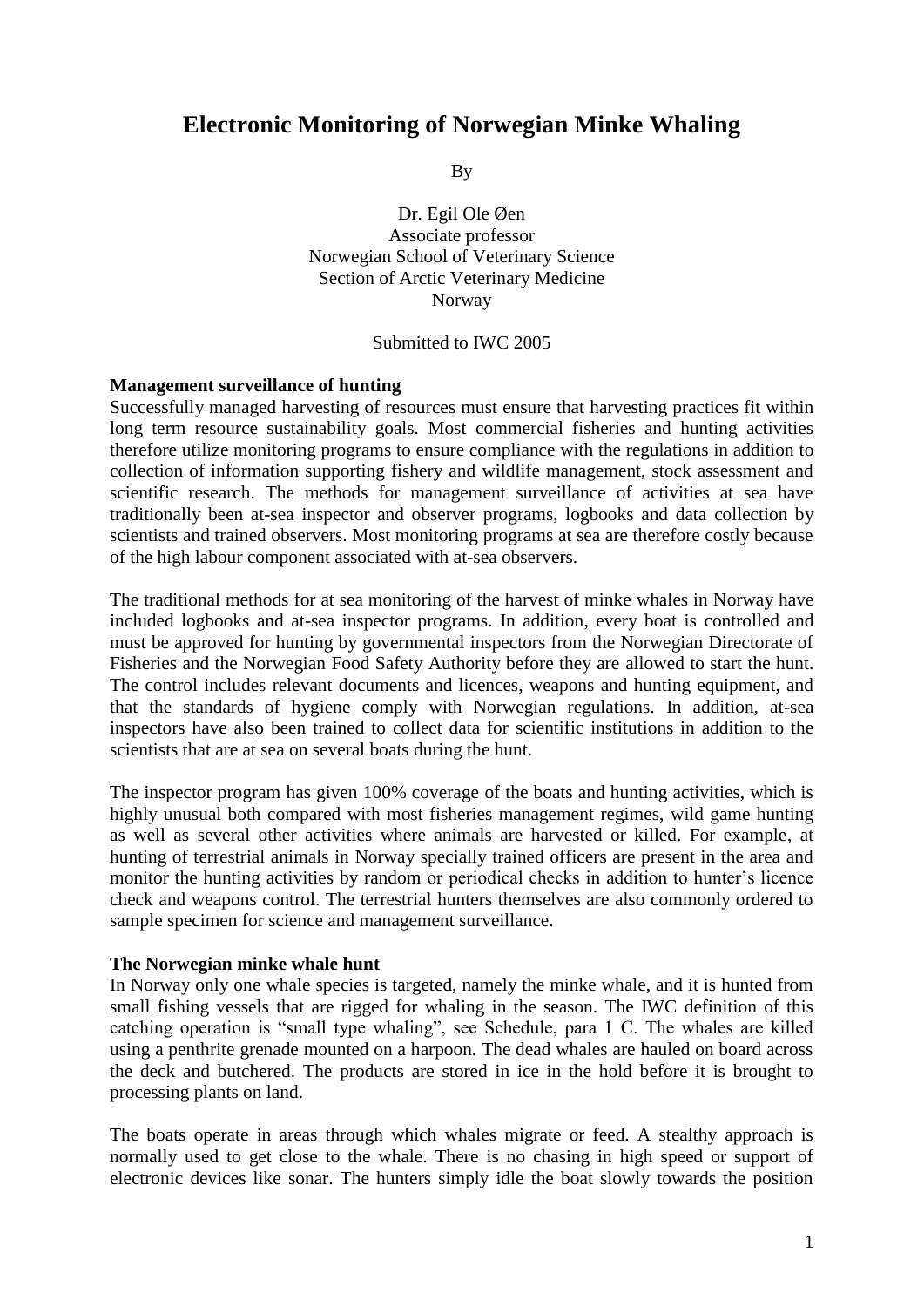where they believe that the whale will surface to take its next breath and the whales are often shot when they are passing by or approach the boat. The hunt is therefore depending on calm sea and little wind. In periods with windy weather, which sometimes might last for days and weeks, the boats usually must stay at port. From 1993 to 2004, one inspector was present on every vessel through its whole season that normally could last up to 7-8 weeks.

## **Electronic monitoring and surveillance of minke whaling**

Traditional methods for monitoring the hunt in the Norwegian harvest of minke whales have included logbook inspection, at-sea inspectors from Norway, Sweden, Denmark and Germany, and North Atlantic Marine Mammal Commission (NAMMCO) nation observers. The monitoring program using inspectors on every vessel has gradually become extremely costly. The costs have annually been about NOK 6 million ( $\epsilon$  750 000/US \$ 950 000). The system has been useful in monitoring hunting regulations, but it has unintentionally imposed important side effects on the execution of the hunt and the hunting practice. The annual cost for the inspection scheme has been far too high for the vessels to be paid from the income from the harvest and has been paid by the government. To keep the costs down, inspection time has been limited (less than 2 months per boat). This time restriction has prevented the hunters from their earlier and traditional opportunistic "fair weather" hunt, which had quite many similarities with the aboriginal hunting of whales and forced them to start the season when the inspectors are available. In periods with much "bad" or windy weather the vessel's "inspection time" will run without any hunting, which sometimes result in a tendency to hunt the largest animals instead of the young ones to secure their income before the time is over. Another serious effect is that, for the smallest vessels, one of the crew must stay at port and consequently loose income, to make room for the inspector during the season.

An electronic tamper-proof automated computing system to independently monitor the whaling activities would ease some of these unnecessary and unintended restrictions and be superior to the traditional monitoring system in many ways. It would provide a lower cost alternative, it would bring the hunt back to its traditional opportunistic "good weather" hunt and still secure that the harvest fit within long-term resource conservation targets and sustainable goals. It takes little space, it does not sleep, eat, and does not socialize with anyone.

## **Program for development of Automated Electronic Monitoring Technology for Minke Whaling 2001-2005**

A project to develop an electronic monitoring system, a trip recorder, named Blue Box (BB) system, started with governmental funding in 2001 at Norwegian School of Veterinary Science after request of Norwegian Fishermen Association.

The Blue Box system consists of a control and data logger box (Blue Box) designed to independently monitor and log hunting activity data provided by an independent GPS and different sensors (deliverers) placed in certain areas and structures of the boat, data that prove that a whale is shot and taken on board. The control box and the sensors are configured and calibrated individually for each vessel. The system is automated with programs designed for the continuous operation and logging of data for at least 4 months and equipped with backup batteries and automatically restarting functions following system interruption.

The Blue Box system includes in summary the following components:

• Control Box (Blue Box)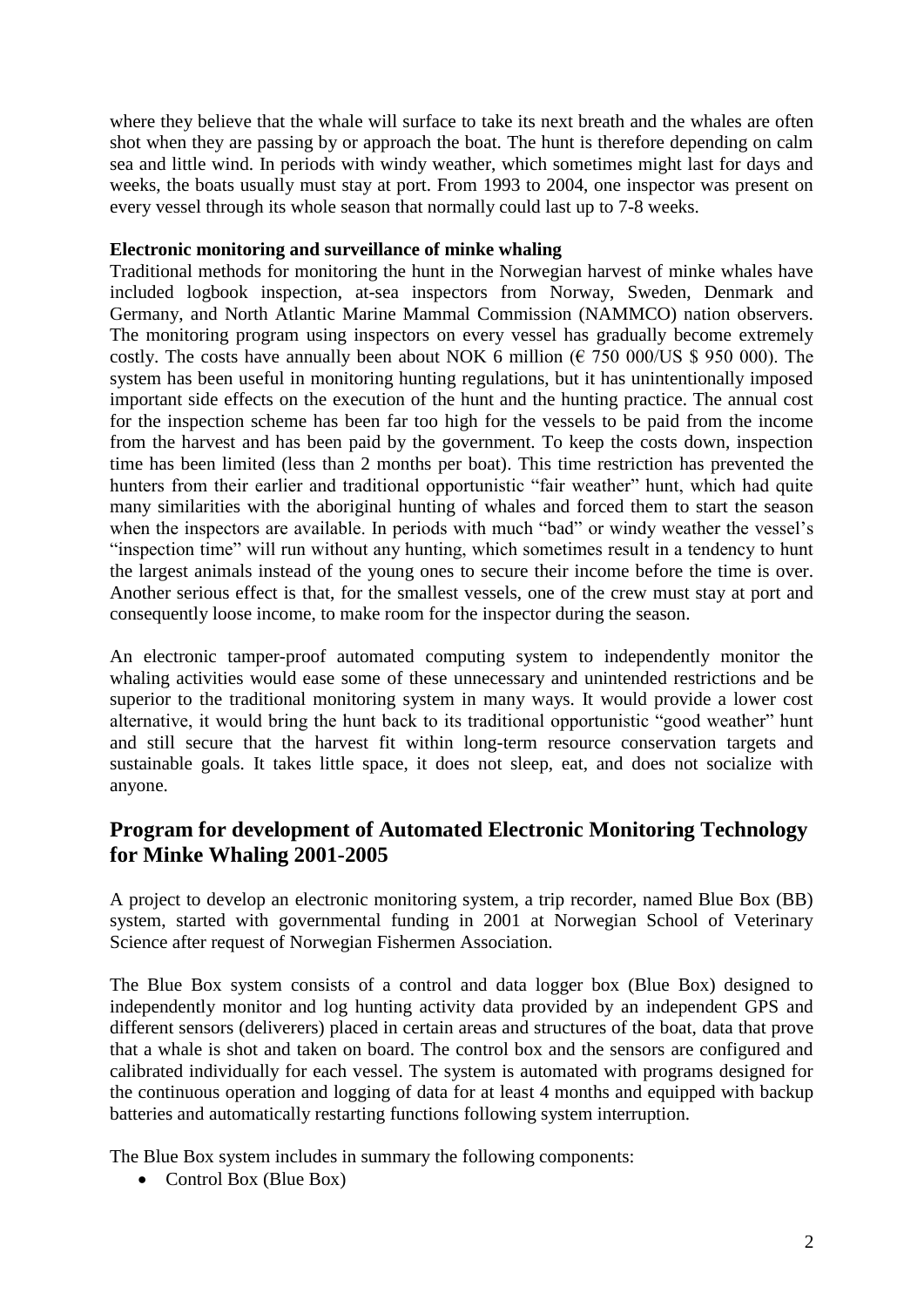- Independent GPS antenna
- Shock transducers
- Strain transducers
- Heel sensor

## Control Box (Blue Box)

The heart of the electronic monitoring system is a metal, tamper-proof box that houses the computer system, system and data disks, backup batteries and heel sensor. The locked and sealed box is normally mounted in a cabin that can be locked from outsiders and operates on an independent circuit of 24 volts DC. Data are stored on high capacity disks. The system operates within a temperature range of  $\pm 30^{\circ}$ C (+85°F/ $\div 20^{\circ}$ F). Potentially failures in the power supply or data supply from the sensors will be logged and the system restarts itself and restores the sensor function. Each system is signed individually. Data is encrypted and can be sampled either at random or periodical checks or at the end of the season by educated personnel. To get access to the data and for analysis a specific encoded key (WIBU key) is needed.

## GPS

The Global Position System (GPS) receiver is an important tool that provides the Blue Box with continuous and independent information on time, position, speed and course of the vessel. The data from the GPS can be used to plot the activities of the vessel in connection with the hunt. The search for, killing and hauling in of the dead whale can be read from the plot by personnel that are well trained and with good knowledge about the hunting practice.

### Shock transducers

Two independent shock transducers mounted on each harpoon gun identify the shock waves from the firing of the harpoon gun. The transducers are configured and calibrated individually and for each gun in a testing program set up for this purpose.

### Strain transducers

Strain transducers provide data by measuring static and dynamic strains to structures like beams and ribs, strains that occur in the structures when a whale is hauled on board across the deck and processed. The strain transducers that are attached to the measurement object where the surface conditions are good are connected to the power supply, an amplifier and the Blue Box in protected wires. If any risk of mechanical damage, moisture etc. to the transducers and electrical wires, they are additionally covered with enclosures.

### Heel sensor

Due to the swelling, some heel movements will always occur on a boat at sea. The Norwegian minke whale hunt is normally conducted in fair weather with moderate swelling and heeling, but when the whale is hauled in and across the deck, it produces a very distinct and characteristic heel movement of the vessel. This movement, which is most distinct on the smaller boats, can be registered on all vessels. The registration from the heel sensor cannot be used alone to verify a catch but helps to verify the data from the other sensors.

### **Field trials in 2004**

In 2004, after 2½ years of development, testing of different computer and sensor systems, and field trials, 13 units were installed on 13 whaling vessels. Before installation, the electricians and other personnel working with installation and calibration of BB were trained in a three days workshop that also included installation of one vessel under supervision of experts. The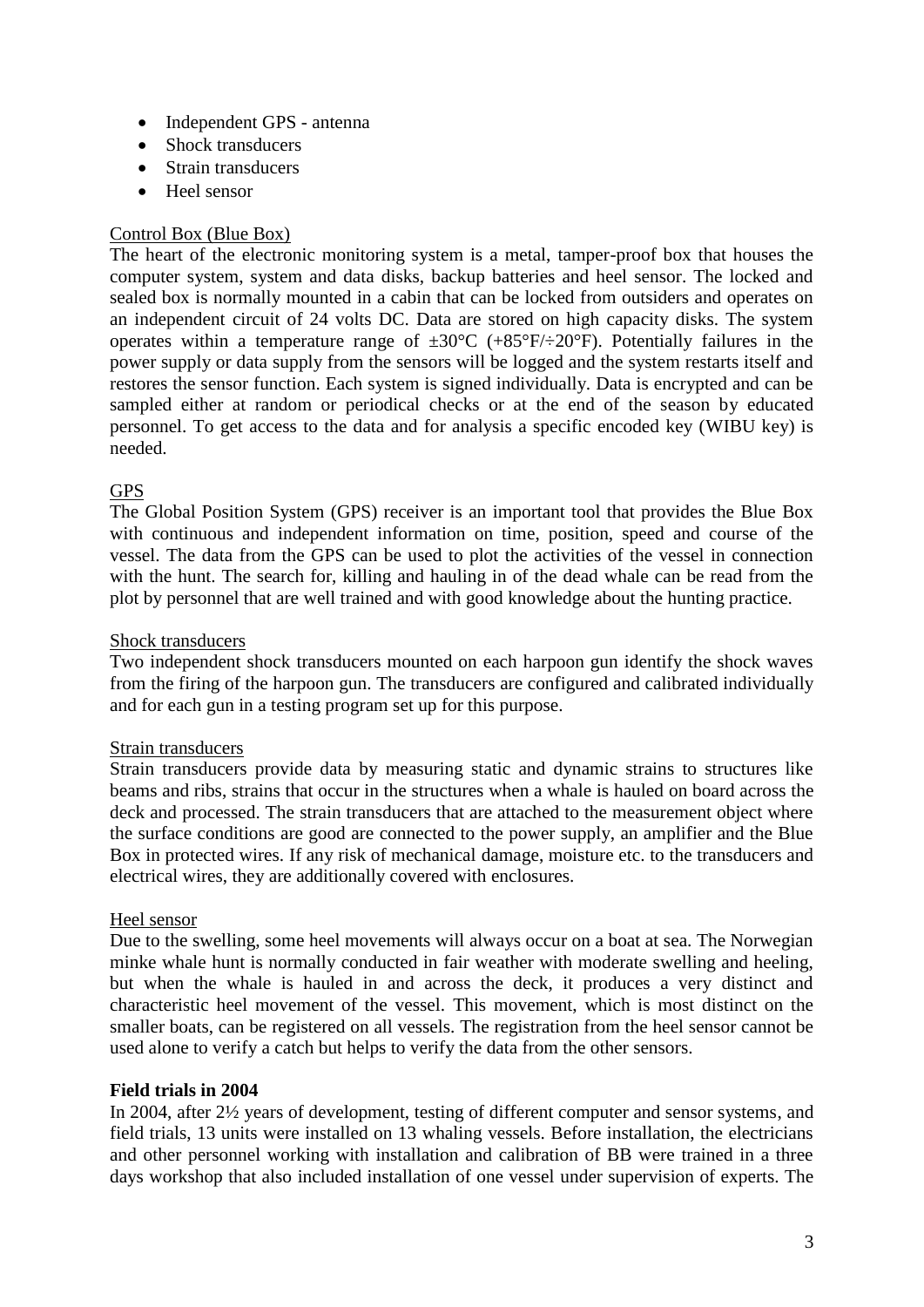vessels chosen for the trials were of different size and construction (steel and wooden boats) and were operating in 3 different areas. Experienced and trained inspectors were chosen and taught to supervise the function of the BB system. They were instructed to record their observations in separate logs that were made for this specific purpose and report directly to the manager of the development project, Dr. Egil Ole Øen at Norwegian School of Veterinary Science. Simultaneously the skippers wrote their official logbook used for control by the Directorate of Fisheries. These logbooks (from inspector and skipper) were later used to control and qualify the data sampled in the BB. Three to 12 weeks after the conclusion of season the BBs were actively switched off and system and data disks were removed for analysis.

### *Results*

The analyses of data from the BB in 2004 showed that all trip recorders had functioned and logged data through the whole season. When the system was turned off, it had been actively logging data in average for 116 days (range 68 - 159 days). 235 whales were registered caught during the registration period. The number of harpoon gun firings, number of whales caught, time and positions were in accordance with the data from the logbooks from the inspectors (and the hunters). For some of the boats, GPS and all sensors had functioned to a 100%, for some others, one or two of the sensors had not functioned quite successfully for every whale taken, and for three of the wooden boats, some of the strain transducers had not functioned satisfactorily for several of the whales. However, data from the GPS in combination with logged data from other sensors were sufficient to verify the exact number of whales taken and when and where they had been caught.

#### **Field trials in 2005**

#### System upgrading and instruction of personnel

After the 2004 season all BB hardware were upgraded and slightly modified. By thorough studies of the raw data from the 2004 season it was discovered that the flaws in the sensor data were mainly caused by inaccuracies in placement and calibration of the actual sensors. It was therefore decided to hold a new workshop prior to the 2005 season, where the main topics were sensor installation and configuration. A new installation and configuration manual was compiled, and the personnel were trained in installation and calibration on one vessel under surveillance of experts before recalibration and modification of the system on the 13 vessels that had been equipped with BB in 2004 and installation on 16 new vessels started. In 2005 the program manager has been present at installation and recalibration on most of the vessels.

The skippers on every boat attended a compulsory workshop in 2005. They were given an introduction in the function and the planned routines for the control of the BB in 2005. In addition, they were given instructions in recording of a new logbook that had been prepared for the season.

There is a strong focus on assuring the integrity of the logged data in all parts of the system. In addition to the upgrading of Blue Box and sensors and training of personnel for installation, 22 inspectors were trained in a 2 days workshop to supervise and control the hunting in 2005 and to record a separate log that will be used for the quality control of the system and logged data in 2005. The plan is that 7 of the inspectors will be present and stay on board the same vessel the whole season (mainly the largest vessels), while the other 15 will stay on board alternate boats for shorter periods of time and do random checking of hunting boats on sea and at port.